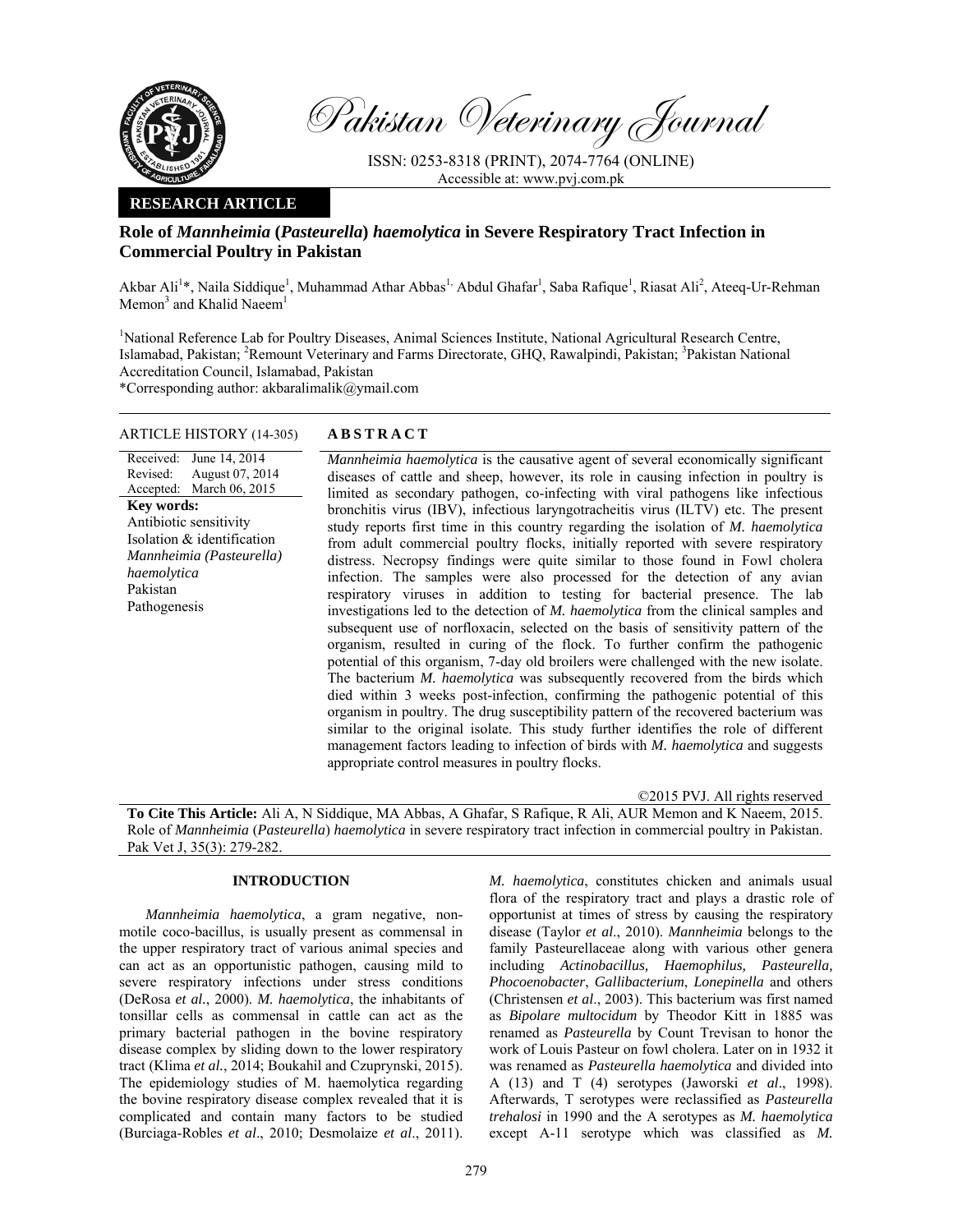*glucosida*. Even though *Pasteurella haemolytica* has been classified into three distinct species, they are still considered as a single species for serotyping and identification purpose (Odugbo *et al*., 2003). The name *Mannheimia* was given in tribute to a German biologist, Walter Mannheim for his contribution in the taxonomic understanding of *Pasteurellaceae* family (Angen *et al*., 1999). The role of *M. haemolytica* is well understood in ruminants as a highly pathogenic organism, being responsible for severe respiratory tract problems particularly in cattle, sheep and goats. On the contrary, its identification as secondary or co-pathogen in chicken affected with respiratory viral pathogens like IBV and ILTV and as a primary respiratory pathogen reported in poultry recently after its isolation from clinically ill and dead chicken in Nigeria (Antiabong *et al*., 2006). A number of viral and bacterial respiratory pathogens cause huge economic losses to the poultry industry around the globe every year in the form of production losses, high mortalities, vaccination and medication costs. Isolation of a gram negative, non-motile, hemolytic coco-bacillus from chicken showing clinical signs similar to fowl cholera besides heavy load of round worm infestation in all the necropsied bird prompted us to further investigate the biological aspects of this pathogen.

### **MATERIALS AND METHODS**

Dead birds  $(n=22)$  along with blood samples  $(n=86)$ were received at the National Reference Lab for Poultry Diseases, NARC, Islamabad, for laboratory investigations from two adult broiler breeder flocks (nearly 50,000 population) with the history of nearly 4% mortality, 60% off fed birds and significant decline in egg production. The birds were necropsied and tissue samples from liver, spleen, intestine, cecal tonsils, trachea, lungs and heart were collected for further lab investigation. All the tissue samples were processed for virus isolation by inoculating into nine (09) day embryonated chicken SPF eggs following standard procedures. These tissues were also processed for detection of major respiratory pathogens like Newcastle Disease (NDV), Infectious Bronchitis Virus (IBV), Avian Influenza Virus (AIV), and *Mycoplasma gallisepticum* (*MG*), through Polymerase Chain Reaction (PCR). Bacteriological evaluation was also done by inoculating a sterile wire loop in the presteered liver, heart and spleen samples into Brain-Heart Infusion broth (Oxoid, UK) and Tetrathionate broth (Oxoid, UK), used as pre-enrichment media for *Pasteurella multocida and Salmonella pullorum/*  gallinarum (SPG) respectively, and incubating at 37°C for 24 hrs in shaking incubator fixed at 110 rpm. Similarly, same samples were also cultured directly onto 5 % sheep blood agar, MacConkey agar and brilliant green agar (Oxoid, UK). Qualitative composition of the microbial flora was determined on the basis of morphology and primary diagnostic tests (Smith, 1974). For identification purpose the pure colonies of 18-20 hrs were suspended in sterile distilled water (3-4 ml) and inoculated in the analytical profile index 20E strips (API-20E, Biomerieux Inc, USA) followed by its incubation at  $37^{\circ}$ C for identification. Sulfur Indole Motility Media (Oxoid, UK) and Hanging drop method was used to check motility of the isolate and pure colonies were stained using Gram's staining technique (Bryan Merkey *et al.,* 2013). The antibiotic sensitivity assay was performed on a pure colonies by disc diffusion method using Muellin Hinton medium(Jorgensen, 1993). The antibiotic discs of amoxicillin (10µg), ciprofloxacin (5µg), norfloxacin (10µg), enrofloxacin (5µg) chloramphenicol (30µg), gentamicin (10µg), colistin (10µg), oxytetracycline (30µg), erythromycin (15µg) and sulphamethoxazole (25µg) (Oxoid, UK) were used in this regard. The interpretation was made using standard methods (Jorgensen, 1993). The earlier collected blood samples were used for the detection of antibodies against MG, SPG using commercially available stained antigen (Intervet, Netherlands). Pathogenicity testing was done by inoculating  $2 \times 10^7$  CFU per ml of pure culture through sub-cutaneous route into ten 7-day-old broiler chicken, while a group of 05 chicks were kept unchallenged as a control. These birds were kept in chicken isolator for 04 weeks. The birds were observed twice daily for any clinical symptom & mortality etc. Postmortem of the birds dying during the course of experiment or those showing respiratory signs were performed to record any lesion developed and to collect the samples for further lab investigations. The Tissue samples were tested for the detection of AIV, NDV, IBV and MG through RT-PCR and also processed for bacteriological evaluation, as carried out previously. Here  $75\%$  birds died in  $3<sup>rd</sup>$  week post challenge and rest in the  $4<sup>th</sup>$  week post challenge. There was no mortality in the control group.

#### **RESULTS**

The major lesions noticed upon necropsy of broiler breeders were similar to those found in fowl cholera such as cyanotic combs and wattles, hyperemic viscera, congested lungs, air sacculitis, petechial hemorrhages on heart, areas of mild focal necrosis on hypertrophied liver, splenomegaly, egg peritonitis besides heavy load of round worm infestation in all the necropsied birds. Virological evaluation was negative both through *in ovo* inoculation and by PCR against AIV. IBV, NDV, MG. The bacteriological evaluation showed circular odorless colonies with narrow zone of β-hemolysis on 5 % sheep blood agar and visible growth as lactose fermenting colonies on MacConkey agar upon direct inoculation as well as that subculture from BHI broth. However, no significant growth was found from the culture propagated in Tetrathionate broth indicating non-existence of *Salmonellae*. The isolated bacteria were non motile and gram negative coccobacilli, quite similar to *Pasteurella multocida* in morphology. The biochemical test showed reaction of catalase positive, oxidase positive, mannitol positive, urease negative, Voges–Proskauer (VP) negative and non-acid production from D-mannose [Table 1]. The isolates showed maximum sensitivity to norfloxacin (32mm) and minimum sensitivity to Erythromycin (16mm) [Table 2]. The analytical profile index (API-20E, Biomerieux Inc, USA) gave threshold values of 0000124 with >90 % identification for *M*. *haemolytica*. The serum plate agglutination test reflected negative results for presence of antibodies against MG and SPG*.* The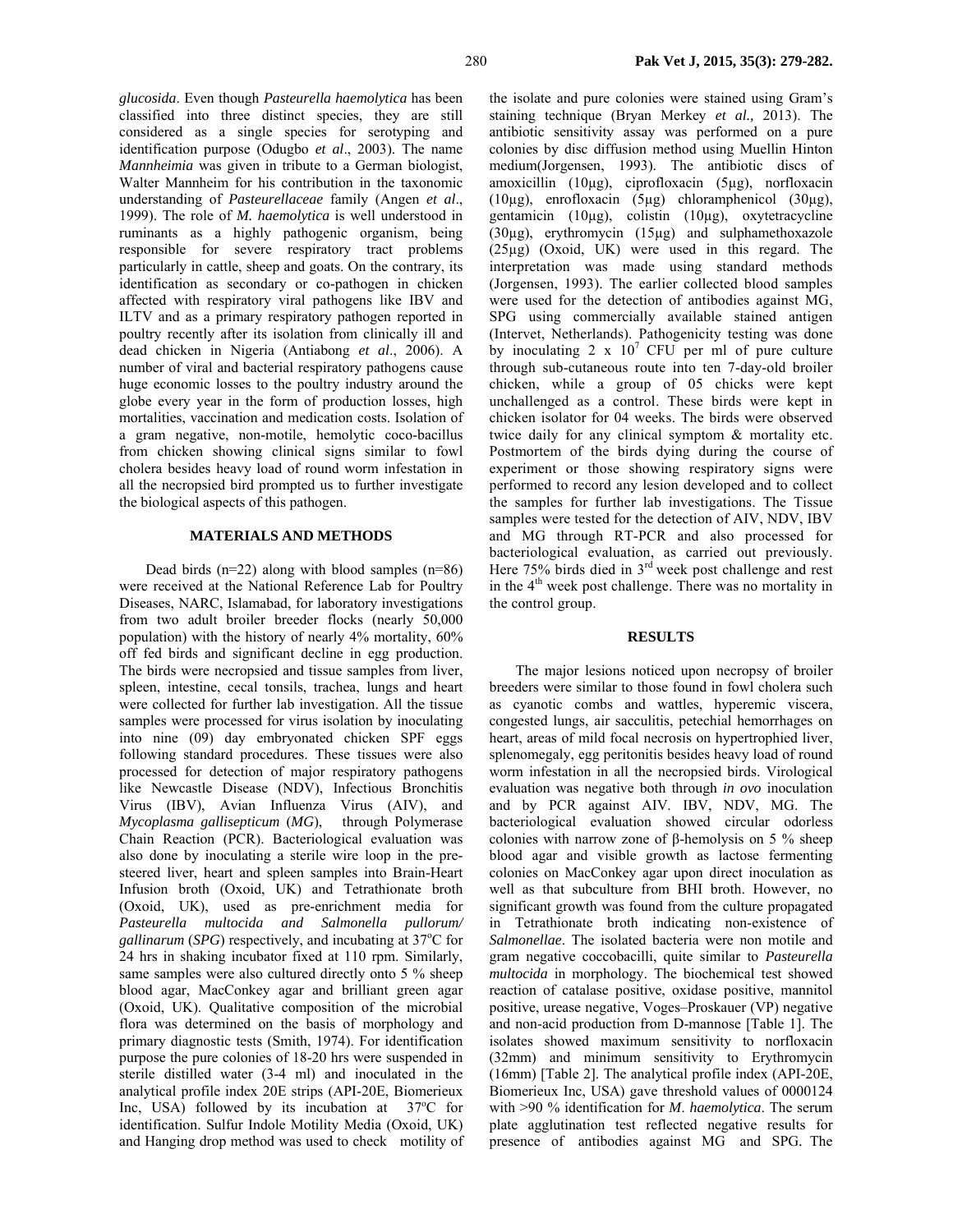**Table 1:** Biochemical characters of the isolated *Mannheimia haemolytica*  compared with the descriptions of Smith (1974) and Bisgaard (1977) Tests performed *P. haemolytica P. haemolytica M. haemolytica* 

| rests performed        | r. nucholyucu<br>(Smith, 1974) | r. nuchlolyucu<br>(Bisgaard, 1977) | <b><i>I</i>I.</b> HUCHOLYUCU<br>(Present Study) |
|------------------------|--------------------------------|------------------------------------|-------------------------------------------------|
| <b>Motility</b>        |                                |                                    |                                                 |
| Catalase               | +                              | +                                  | +                                               |
| Oxidase                | ÷                              | +                                  | +                                               |
| H <sub>2</sub> S/TSI   | $+/-$                          |                                    | +                                               |
| Hemolysis              | $\ddot{}$                      | +                                  | $\ddot{}$                                       |
| MacConkey Growth       | $\ddot{}$                      |                                    | $\ddot{}$                                       |
| VP (sodium pyrovate) - |                                |                                    |                                                 |
| Urease (Urea)          |                                |                                    |                                                 |
| Arginine               | No information                 |                                    |                                                 |
| Inositol               | $\ddot{}$                      | $+/-$                              |                                                 |
| Indol                  | No information -               |                                    |                                                 |
| Gelatin                |                                |                                    |                                                 |
| L-Tryptophan           |                                | No information No information      |                                                 |
| Beta-galactosidase     | +                              | +                                  | +                                               |
| Mannitol, acid         | +                              | $\ddot{}$                          | $\ddot{}$                                       |
| Sorbitol, acid         | +                              | $+/-$                              |                                                 |
| Glucose, air           |                                |                                    |                                                 |
| Mannose, acid          | $+/-$                          |                                    |                                                 |
| Rhamnose, acid         | $+/-$                          |                                    |                                                 |
| L-Lysine               | No information -               |                                    |                                                 |
| Ornithine              | $+/-$                          |                                    |                                                 |
| D-Sucrose              | No information +               |                                    | +                                               |
| D-Melibiose            | No information -               |                                    |                                                 |
| Amygdalin              |                                | No information No information      |                                                 |
| L-Arabinose            | +/-                            |                                    |                                                 |

**Table 2:** Antibiotic sensitivity pattern (diameter of inhibition - mm) of primary and secondary isolates

| Antibiotic        | Primary Isolates | Recovered Isolates |
|-------------------|------------------|--------------------|
| Norfloxacin       | 32               | 30                 |
| Ciprofloxacin     | 32               | 26                 |
| Oxytetracycline   | 28               | 24                 |
| Colistin sulphate | 26               | 26                 |
| Chloramphenicol   | 28               | 22                 |
| Enrofloxacin      | 30               | 26                 |
| Sulphamethazole   | 24               | 24                 |
| Amoxicillin       | 20               | 18                 |
| Erythromycin      | 16               | רו                 |

experimentally inoculated chicks died 2-3 weeks postchallenge, showing mild respiratory signs. Upon necropsy these dead birds showed nodular lesions on enlarged liver along with splenomegaly, congested lungs and mild tracheitis. The bacteriological evaluation subsequently revealed *M. haemolytica* having non motile coco-bacilli and nearly similar antibiotic sensitivity pattern.

### **DISCUSSION**

*M. haemolytica* is a commensal of upper respiratory tract of various animals including poultry. It has proven role in causing pneumonic pasteurellosis and shipping fever in various animals including bovine, caprine and ovine species (Bavananthasivam *et al.*, 2012; Dassanayake *et al.*, 2010). Its role in producing disease in poultry is considered as secondary pathogen especially as co-infecting agent during viral infections with ILTV, IBV etc, involving respiratory tract in poultry hence aggravating the situation (Hodgson *et al*., 2005; Hafez, 2011). The present study in fact identifies the *M. haemolytica* as a primary source of disease which has been reported to cause a severe respiratory distress in the adult poultry birds besides resulting in significant mortality and loss of production in mature chicken. This finding is contrary to the previous reports, representing *M. haemolytica* as a secondary or co infecting pathogen in poultry. Based on the existing knowledge about different farming practices in this country it is further hypothesized that any production/management stress, high concentration of ammonia in the farm, heat stress or even high worm infestation may have some role in enhancing the pathogenesis of this bacterium (Theurer *et al.*, 2013). In the current situation it appears that heavy round worm infestation along with high production levels in the affected flocks may have generated the required stress to activate the multiplication of *M. haemolytica* in this flock, bringing it down with the clinical condition narrated above. Furthermore, although the ammonia concentration in the poultry house is required to be limited to or even lesser then 25 parts per million (ppm), and because of the fact that continuous exposure to ammonia concentrations as low as 10 ppm can damage the respiratory system of birds and increase the risk of infectious diseases (Madrid *et al.*, 2012; Nimmermark *et al.*, 2009). However no strong evidence is available to incriminate the higher levels of ammonia in the affected flocks in this scenario. As regards the role of round worm infestation in poultry, it is another proven stress factor in adult and laying birds which results in anemia, poor feed conversion ratio (FCR) and poor response to the administration of various live and killed vaccines. Furthermore, the pathogenic potential of *M. haemolytica* is further supported by the ability of disease reproduction this organism upon its inoculation and re-isolation from the affected organs in this study. Furthermore, as the drug sensitivity pattern of this organism indicates its broad susceptibility to different antibiotics, its presence is usually goes un-noticed due to non-judicial usage of different antibiotics in poultry farming across the country. It is, therefore, anticipated that *M. haemolytica* isolated here may have also been previously involved in different infections, as opportunistic pathogen; however, because of routine use of antibiotics in poultry the burden of such bacteria would have been unknowingly under control. In recent system of environmentally controlled housing for commercial poultry farming, where the un-necessary use of drug is somewhat discouraged, role of such bacteria may become more significant in causing the conditions similar to those reported in this study. It may also be further suggested that to avoid un-necessary usage of antibiotics for the treatment of sick poultry and the danger for its transfer to food for human consumption, proper culture and drug sensitivity may be employed prior to the selection of such drugs for use of treating poultry. As regards the molecular diagnostic methods, there are studies showing that the ratio of the *M. haemolytica* positive samples were 70% through PCR as compared to the conventional methods of bacterial culture and isolation which suggests that the growth of *M. haemolytica* is hampered by the other bacteria (Kugadas *et al.*, 2014). This aspects of molecular detection needs to focused in the future for the differential diagnosis of the *M. haemolytica* from other respiratory pathogens.

**Conclusion:** With the emergence of intensive commercial poultry farming in the world, a variety of new pathogens have emerged in nature as well. Furthermore, co-infection of various organisms, especially bacteria and few respiratory avian viruses in poultry have generated interest of diagnostician to understand such co-infecting